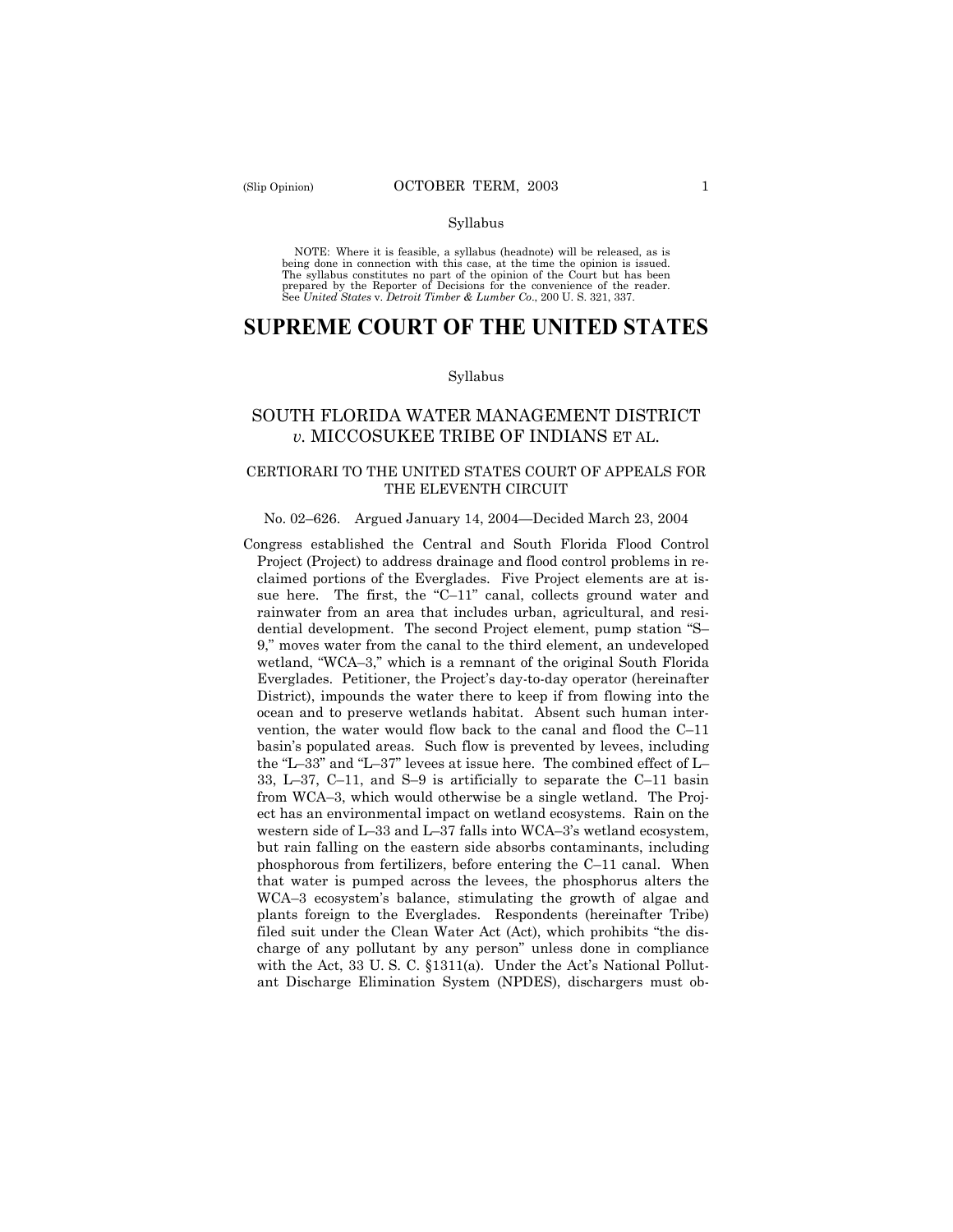### 2 SOUTH FLA. WATER MANAGEMENT DIST. *v.* MICCOSUKEE TRIBE Syllabus

tain permits limiting the type and quantity of pollutants they can release into the Nation's waters. §1342. The Act defines "discharge of a pollutant" as "any addition of any pollutant to navigable waters from any point source,"  $$1362(12)$ , and defines "point source" as "any discernible, confined and discrete conveyance" "from which pollutants are or may be discharged,"  $$1362(14)$ . The Tribe claims that S-9 requires an NPDES permit because it moves phosphorusladen water from C-11 into WCA-3, but the District contends that S-9's operation does not constitute the "discharge of [a] pollutant" under the Act. The District Court granted the Tribe summary judgment, and the Eleventh Circuit affirmed. Both rested their holdings on the predicate determination that  $C-11$  and WCA $-3$  are two distinct water bodies.

*Held:* The case is remanded for further proceedings regarding the parties' factual dispute over whether  $C-11$  and WCA $-3$  are meaningfully distinct water bodies. Pp.  $6-14$ .

(a) Each of three arguments advanced by the District and the Federal Government as *amicus* would, if accepted, lead to the conclusion that  $S-9$  does not require an NPDES permit. P. 6.

(b) The Court rejects the Districtís initial argument that the NPDES program covers a point source only when pollutants originate from that source and not when pollutants originating elsewhere merely pass through the point source. The definition of a point source as a "conveyance,"  $$1362(14)$ , makes plain that the point source need only convey the pollutant to navigable waters. The Act's examples of point sources—pipes, ditches, tunnels, and conduits—are objects that transport, but do not generate, pollutants. And one of the Act's primary goals was to impose NPDES permitting requirements on municipal wastewater treatment plants, which treat and discharge pollutants added to water by others. Pp.  $7-8$ .

(c) The Government contends that all water bodies that are navigable waters under the Act should be viewed unitarily for purposes of NPDES permitting. Because the Act requires NPDES permits only when a pollutant is added to navigable waters, the Government contends that such permits are not required when water from one navigable body is discharged, unaltered, into another navigable body. Despite the relevance of this "unitary waters" approach, neither the District nor the Government raised it before the Eleventh Circuit or in their briefs respecting certiorari, and this Court is unaware of any case that has examined the argument in its present form. Thus, the Court declines to resolve the argument here. However, because the judgment must be vacated in any event, the unitary waters argument will be open to the parties on remand. Pp.  $8-12$ .

(d) The District and the Government believe that the  $C-11$  canal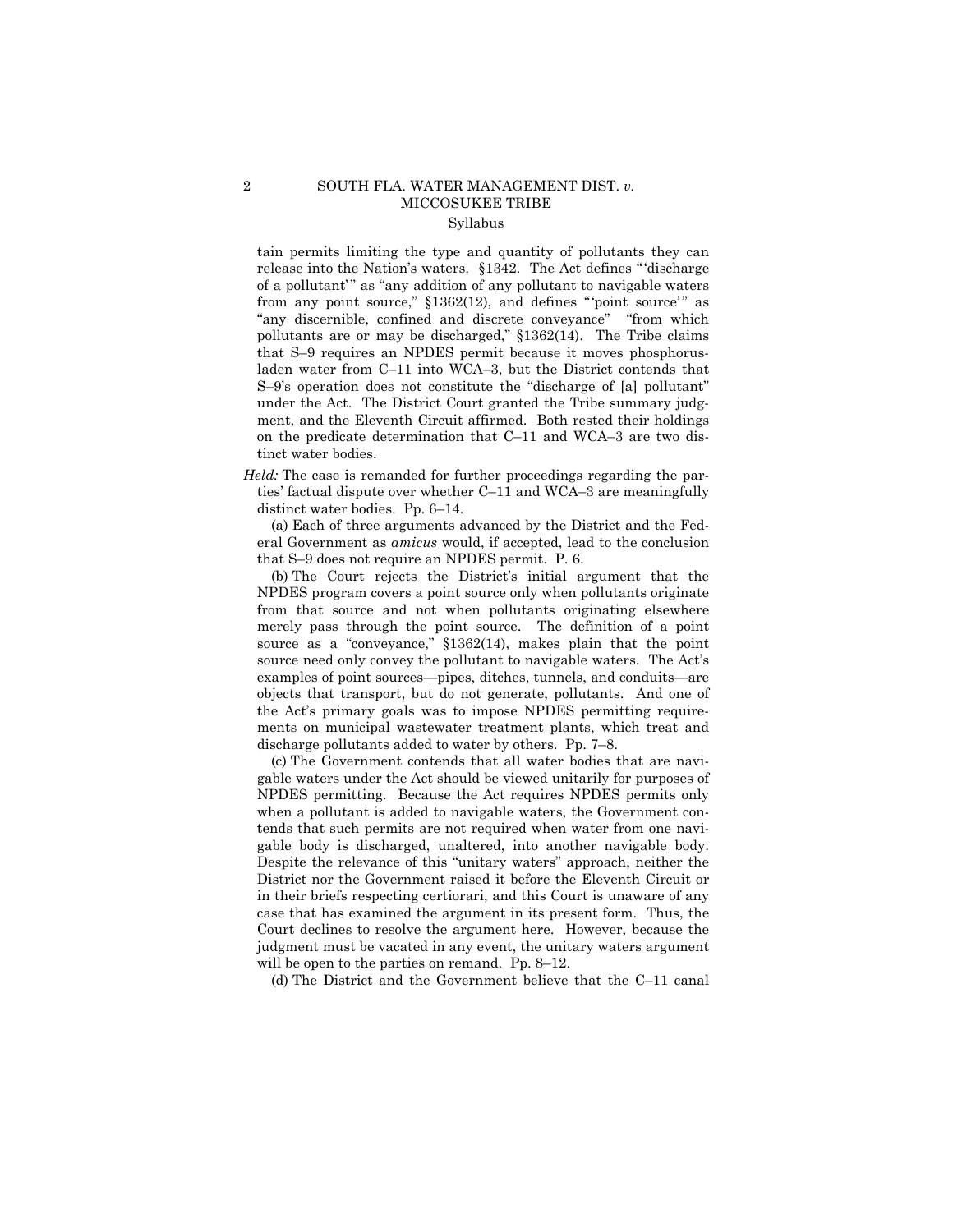#### Syllabus

and WCA-3 impoundment area are not distinct water bodies, but are two hydrologically indistinguishable parts of a single water body. The Tribe agrees that, if this is so, pumping water from one into the other cannot constitute an "addition" of pollutants within the meaning of the Act, but it disputes the District's factual premise that  $C-11$ and WCA–3 are one. The parties also disagree about how the relationship between S-9 and WCA-3 should be assessed. This Court does not decide here whether the District Court's test is adequate for determining whether  $C-11$  and WCA $-3$  are distinct, because that court applied its test prematurely. Summary judgment is appropriate only where there is no genuine issue of material fact, but some factual issues remain unresolved here. The District Court correctly characterized the flow through  $S-9$  as nonnatural, and it appears that if  $S-9$  were shut down, the water in the C-11 canal might for a brief time flow east, rather than west. But the record also suggests that if  $S-9$  were shut down, the area drained by  $C-11$  would flood, which might mean  $C-11$  would no longer be a distinct body of navigable water, but instead part of a larger water body extending over WCA $-3$  and the C $-11$  basin. It also might call into question the Eleventh Circuit's conclusion that S–9 is the cause in fact of phosphorous addition to WCA-3. Nothing in the record suggests that the District Court considered these issues when it granted summary judgment. If, after further development of the record, that court concludes that  $C-11$  and WCA $-3$  are not meaningfully distinct water bodies, S-9 will not need an NPDES permit. Pp. 12-14.

280 F. 3d 1364, vacated and remanded.

O'CONNOR, J., delivered the opinion of the Court, Parts I and II-A of which were unanimous, and Parts II-B and II-C of which were joined by REHNQUIST, C. J., and STEVENS, KENNEDY, SOUTER, THOMAS, GINSBURG, and BREYER, JJ. SCALIA, J., filed an opinion concurring in part and dissenting in part.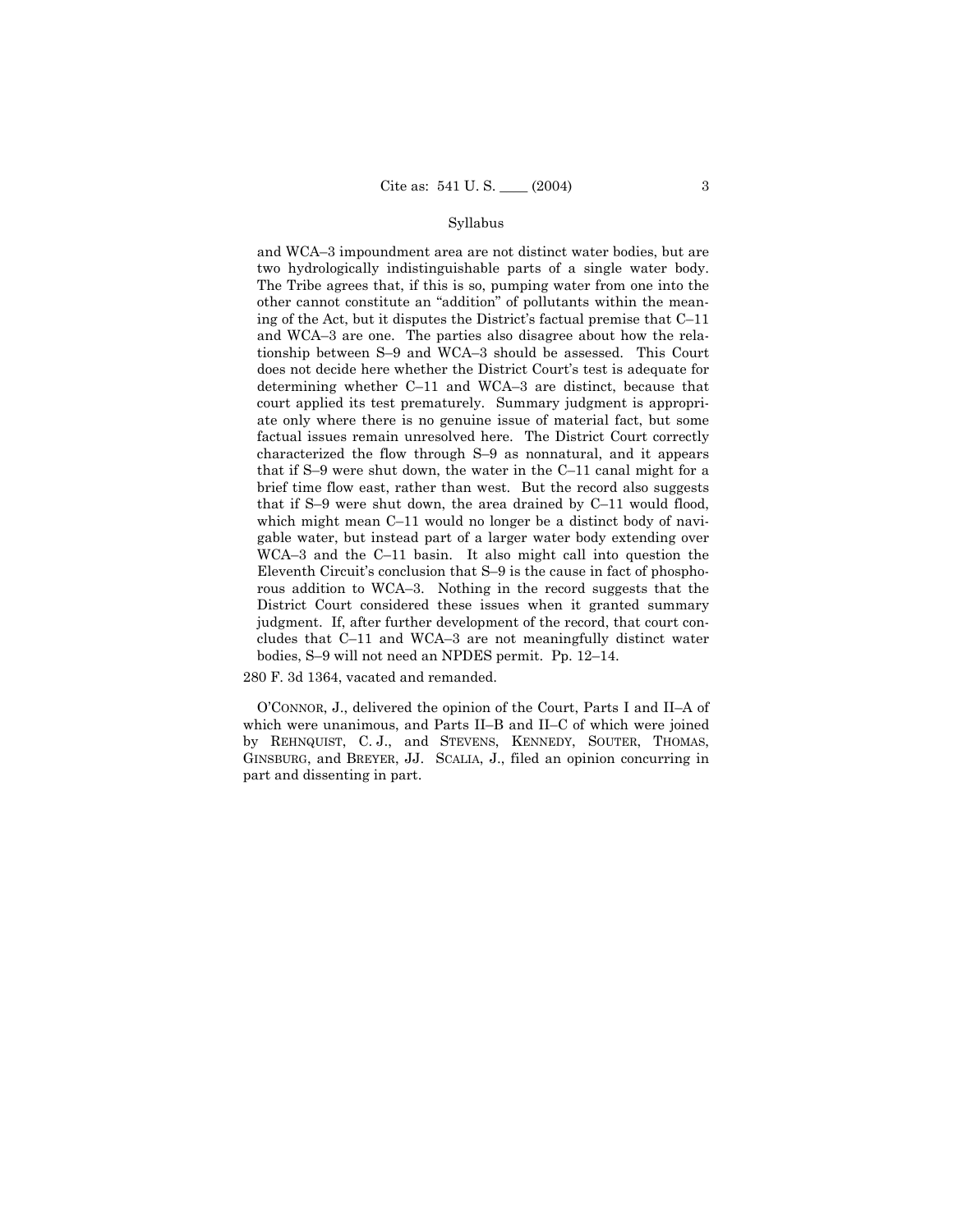NOTICE: This opinion is subject to formal revision before publication in the<br>preliminary print of the United States Reports. Readers are requested to<br>notify the Reporter of Decisions, Supreme Court of the United States, Wa ington, D. C. 20543, of any typographical or other formal errors, in order that corrections may be made before the preliminary print goes to press.

### **SUPREME COURT OF THE UNITED STATES**  $\mathcal{L}=\mathcal{L}^{\mathcal{L}}$

### No. 02-626  $\frac{1}{2}$  ,  $\frac{1}{2}$  ,  $\frac{1}{2}$  ,  $\frac{1}{2}$  ,  $\frac{1}{2}$  ,  $\frac{1}{2}$

# SOUTH FLORIDA WATER MANAGEMENT DISTRICT, PETITIONER *v.* MICCOSUKEE TRIBE OF INDIANS ET AL.

# ON WRIT OF CERTIORARI TO THE UNITED STATES COURT OF APPEALS FOR THE ELEVENTH CIRCUIT

# [March 23, 2004]

JUSTICE O'CONNOR delivered the opinion of the Court.

Petitioner South Florida Water Management District operates a pumping facility that transfers water from a canal into a reservoir a short distance away. Respondents Miccosukee Tribe of Indians and the Friends of the Everglades brought a citizen suit under the Clean Water Act contending that the pumping facility is required to obtain a discharge permit under the National Pollutant Discharge Elimination System. The District Court agreed and granted summary judgment to respondents. A panel of the United States Court of Appeals for the Eleventh Circuit affirmed. Both the District Court and the Eleventh Circuit rested their holdings on the predicate determination that the canal and reservoir are two distinct water bodies. For the reasons explained below, we vacate and remand for further development of the factual record as to the accuracy of that determination.

## I A

The Central and South Florida Flood Control Project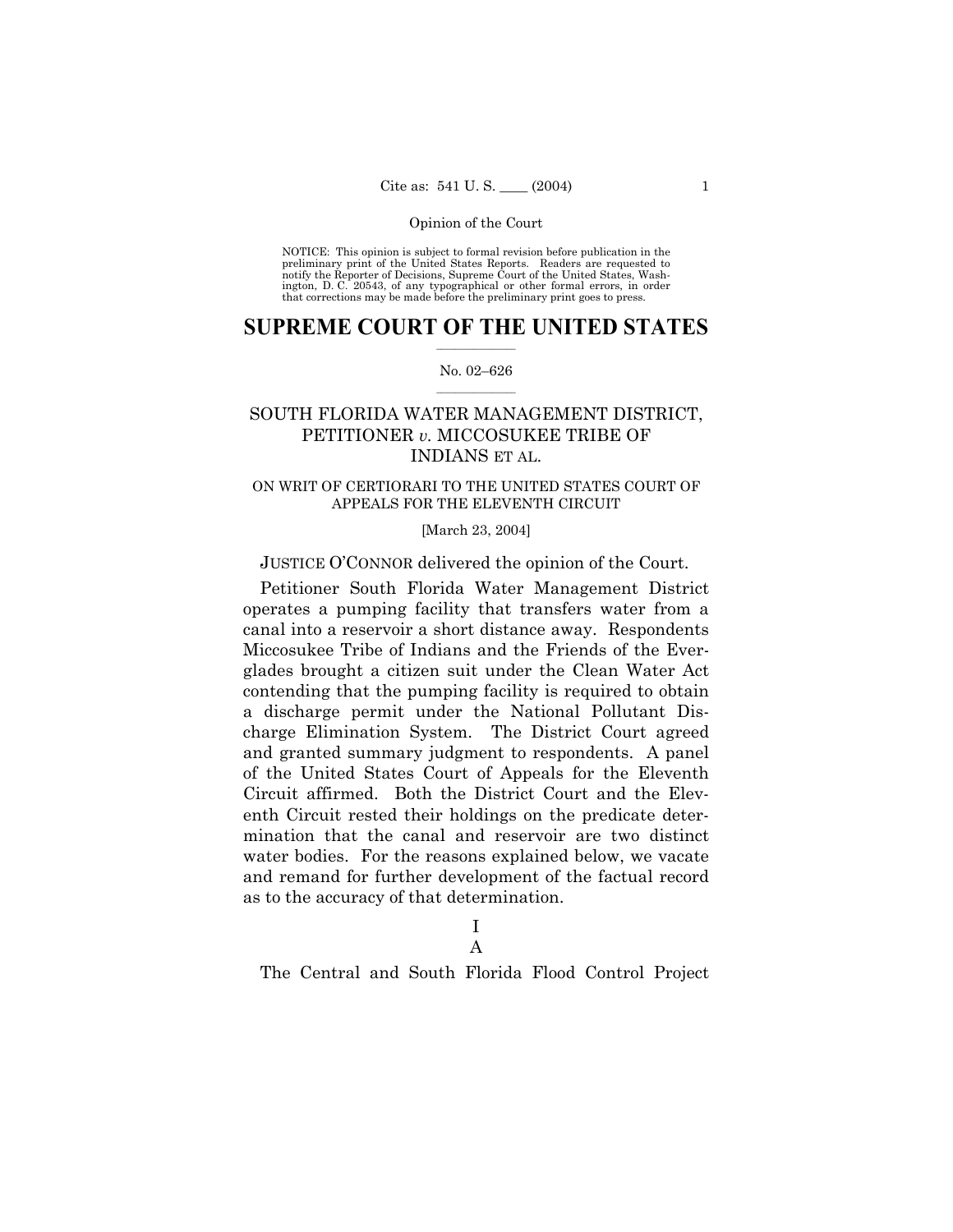(Project) consists of a vast array of levees, canals, pumps, and water impoundment areas in the land between south Floridaís coastal hills and the Everglades. Historically, that land was itself part of the Everglades, and its surface and groundwater flowed south in a uniform and unchanneled sheet. Starting in the early 1900ís, however, the State began to build canals to drain the wetlands and make them suitable for cultivation. These canals proved to be a source of trouble; they lowered the water table, allowing salt water to intrude upon coastal wells, and they proved incapable of controlling flooding. Congress established the Project in 1948 to address these problems. It gave the United States Army Corps of Engineers the task of constructing a comprehensive network of levees, water storage areas, pumps, and canal improvements that would serve several simultaneous purposes, including flood protection, water conservation, and drainage. These improvements fundamentally altered the hydrology of the Everglades, changing the natural sheet flow of ground and surface water. The local sponsor and day-to-day operator of the Project is the South Florida Water Management District (District).

 Five discrete elements of the Project are at issue in this case. One is a canal called "C-11." C-11 collects groundwater and rainwater from a 104 square–mile area in south central Broward County. App. 110. The area drained by  $C-11$  includes urban, agricultural, and residential development, and is home to 136,000 people. At the western terminus of  $C-11$  is the second Project element at issue here: a large pump station known as  $S-9$ . When the water level in  $C-11$  rises above a set level, S-9 begins operating and pumps water out of the canal. The water does not travel far. Sixty feet away, the pump station empties the water into a large undeveloped wetland area called "WCA $-3$ ," the third element of the Project we consider here. WCA–3 is the largest of several "water conser-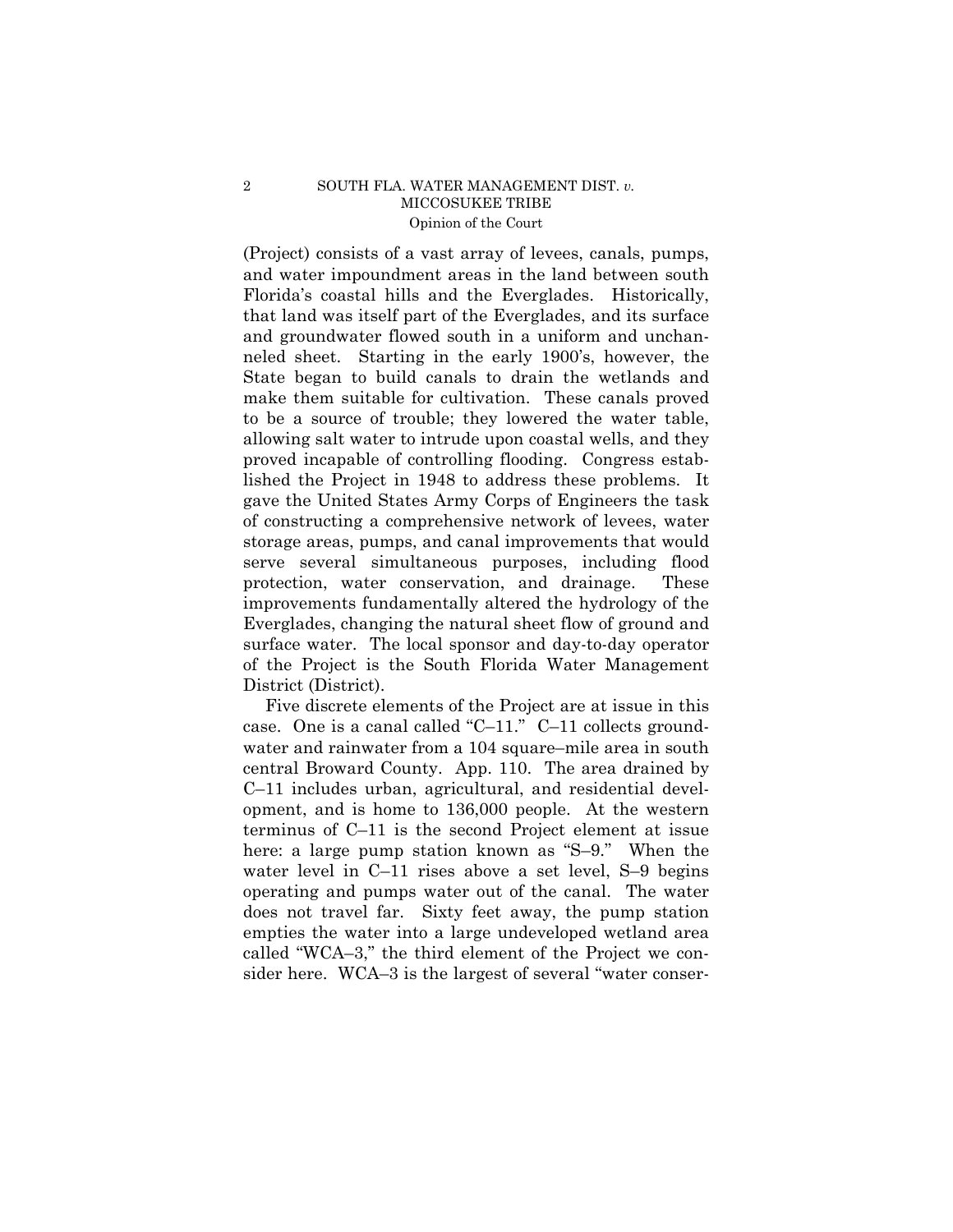vation areas" that are remnants of the original South Florida Everglades. The District impounds water in these areas to conserve fresh water that might otherwise flow directly to the ocean, and to preserve wetlands habitat. *Id.,* at 112.

Using pump stations like  $S-9$ , the District maintains the water table in WCA $-3$  at a level significantly higher than that in the developed lands drained by the  $C-11$ canal to the east. Absent human intervention, that water would simply flow back east, where it would rejoin the waters of the canal and flood the populated areas of the  $C<sub>+</sub>$ 11 basin. That return flow is prevented, or, more accurately, slowed, by levees that hold back the surface waters of WCA $-3$ . Two of those levees, L $-33$  and L $-37$ , are the final two elements of the Project at issue here. The combined effect of L-33 and L-37, C-11, and S-9 is artificially to separate the  $C-11$  basin from WCA $-3$ ; left to nature, the two areas would be a single wetland covered in an undifferentiated body of surface and ground water flowing slowly southward.

As the above description illustrates, the Project has wrought large-scale hydrologic and environmental change in South Florida, some deliberate and some accidental. Its most obvious environmental impact has been the conversion of what were once wetlands into areas suitable for human use. But the Project also has affected those areas that remain wetland ecosystems.

Rain on the western side of the  $L$ -33 and  $L$ -37 levees falls into the wetland ecosystem of WCA–3. Rain on the eastern side of the levees, on the other hand, falls on agricultural, urban, and residential land. Before it enters the  $C-11$  canal, whether directly as surface runoff or indirectly as groundwater, that rainwater absorbs contaminants produced by human activities. The water in  $C<sub>+</sub>$ 

B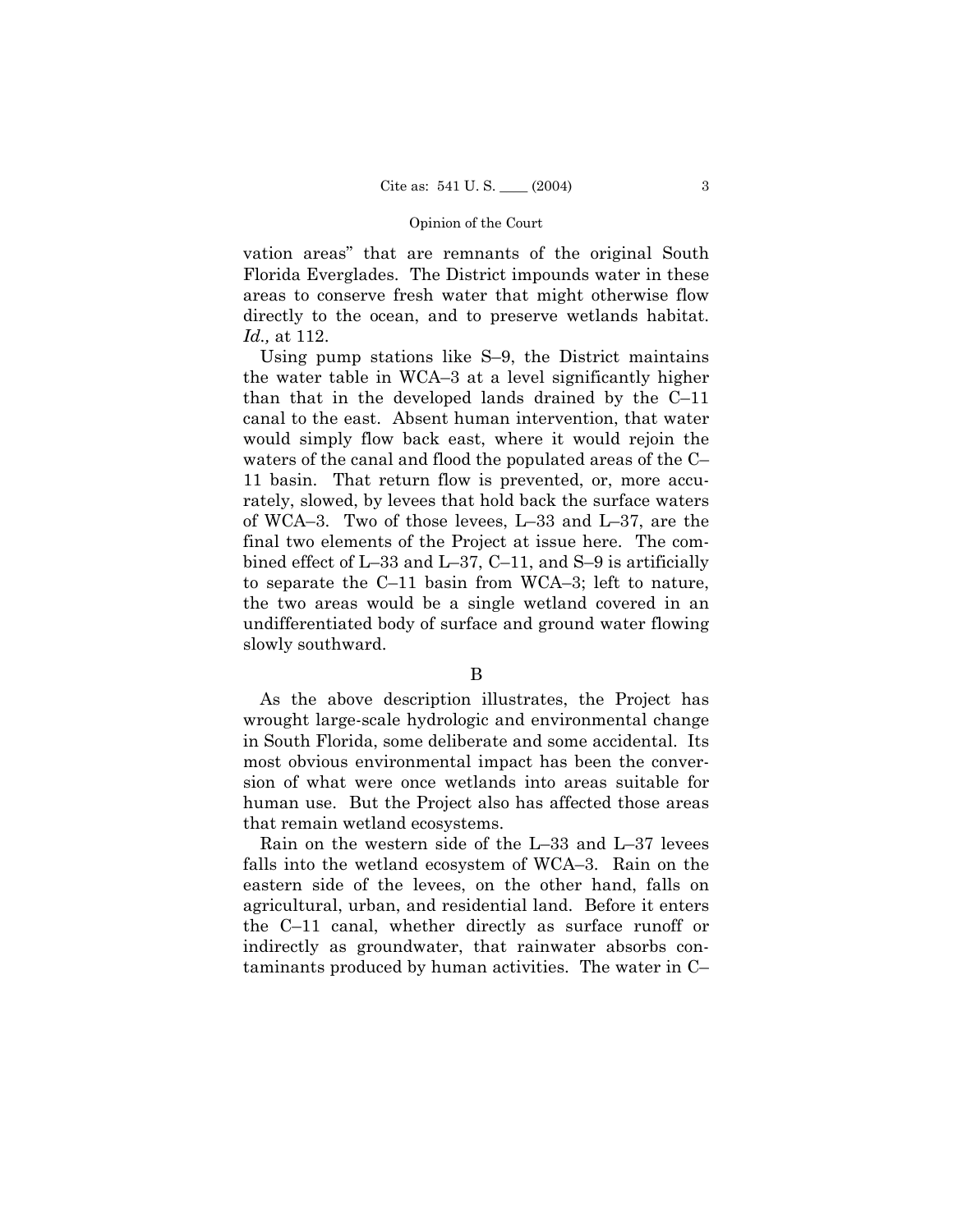11 therefore differs chemically from that in WCA–3. Of particular interest here,  $C-11$  water contains elevated levels of phosphorous, which is found in fertilizers used by farmers in the  $C-11$  basin. When water from  $C-11$  is pumped across the levees, the phosphorous it contains alters the balance of  $WCA-3$ 's ecosystem (which is naturally low in phosphorous) and stimulates the growth of algae and plants foreign to the Everglades ecosystem.

The phosphorous-related impacts of the Project are well known and have received a great deal of attention from state and federal authorities for more than 20 years. A number of initiatives are currently under way to reduce these impacts and thereby restore the ecological integrity of the Everglades. Respondents Miccosukee Tribe of Indians and the Friends of the Everglades (hereinafter simply Tribe), impatient with the pace of this progress, brought this Clean Water Act suit in the United States District Court for the Southern District of Florida. They sought, among other things, to enjoin the operation of  $S-9$ and, in turn, the conveyance of water from  $C-11$  into  $WCA-3$ .

 $\mathcal{C}$ 

Congress enacted the Clean Water Act (Act) in 1972. Its stated objective was "to restore and maintain the chemical, physical, and biological integrity of the Nation's waters." 86 Stat. 816, 33 U.S.C.  $$1251$ . To serve those ends, the Act prohibits "the discharge of any pollutant by any personî unless done in compliance with some provision of the Act. ß1311(a). The provision relevant to this case, ß1342, establishes the National Pollutant Discharge Elimination System, or "NPDES." Generally speaking, the NPDES requires dischargers to obtain permits that place limits on the type and quantity of pollutants that can be released into the Nation's waters. The Act defines the phrase "discharge of a pollutant" to mean "any addi-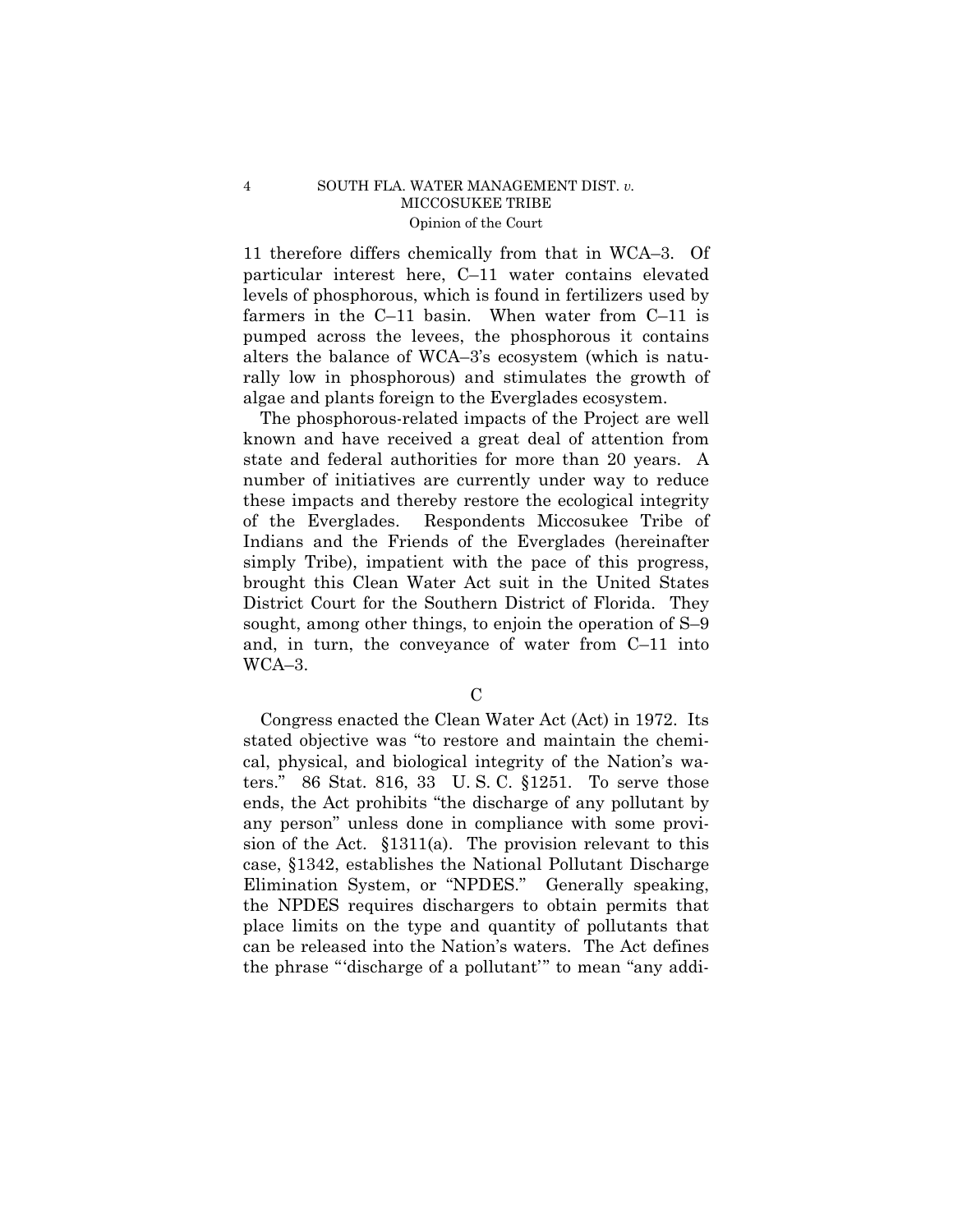tion of any pollutant to navigable waters from any point source." §1362(12). A "point source," in turn, is defined as "any discernible, confined and discrete conveyance," such as a pipe, ditch, channel, or tunnel, "from which pollutants are or may be discharged."  $$1362(14)$ .

According to the Tribe, the District cannot operate  $S-9$ without an NPDES permit because the pump station moves phosphorous-laden water from  $C-11$  into WCA $-3$ . The District does not dispute that phosphorous is a pollutant, or that  $C-11$  and WCA $-3$  are "navigable waters" within the meaning of the Act. The question, it contends, is whether the operation of the S-9 pump constitutes the "discharge of [a] pollutant" within the meaning of the Act.

The parties filed cross-motions for summary judgment on the issue of whether S–9 requires an NPDES permit. The District Court granted the Tribe's motion, reasoning as follows:

ìIn this case an addition of pollutants exists because undisputedly water containing pollutants is being discharged through  $S-9$  from  $C-11$  waters into the Everglades, both of which are separate bodies of United States water with . . . different quality levels. They are two separate bodies of water because the transfer of water or its contents from  $C-11$  into the Everglades would not occur naturally." App. to Pet. for Cert. 28a-29a.

The Court of Appeals affirmed. It reasoned first that "in" determining whether pollutants are added to navigable waters for purposes of the [Act], the receiving body of water is the relevant body of navigable water." 280 F. 3d 1364, 1368 (CA11 2002). After concluding that pollutants were indeed being added to  $WCA-3$ , the court then asked whether that addition of pollutants was from a "point" source," so as to trigger the NPDES permitting requirement. To answer that question, it explained: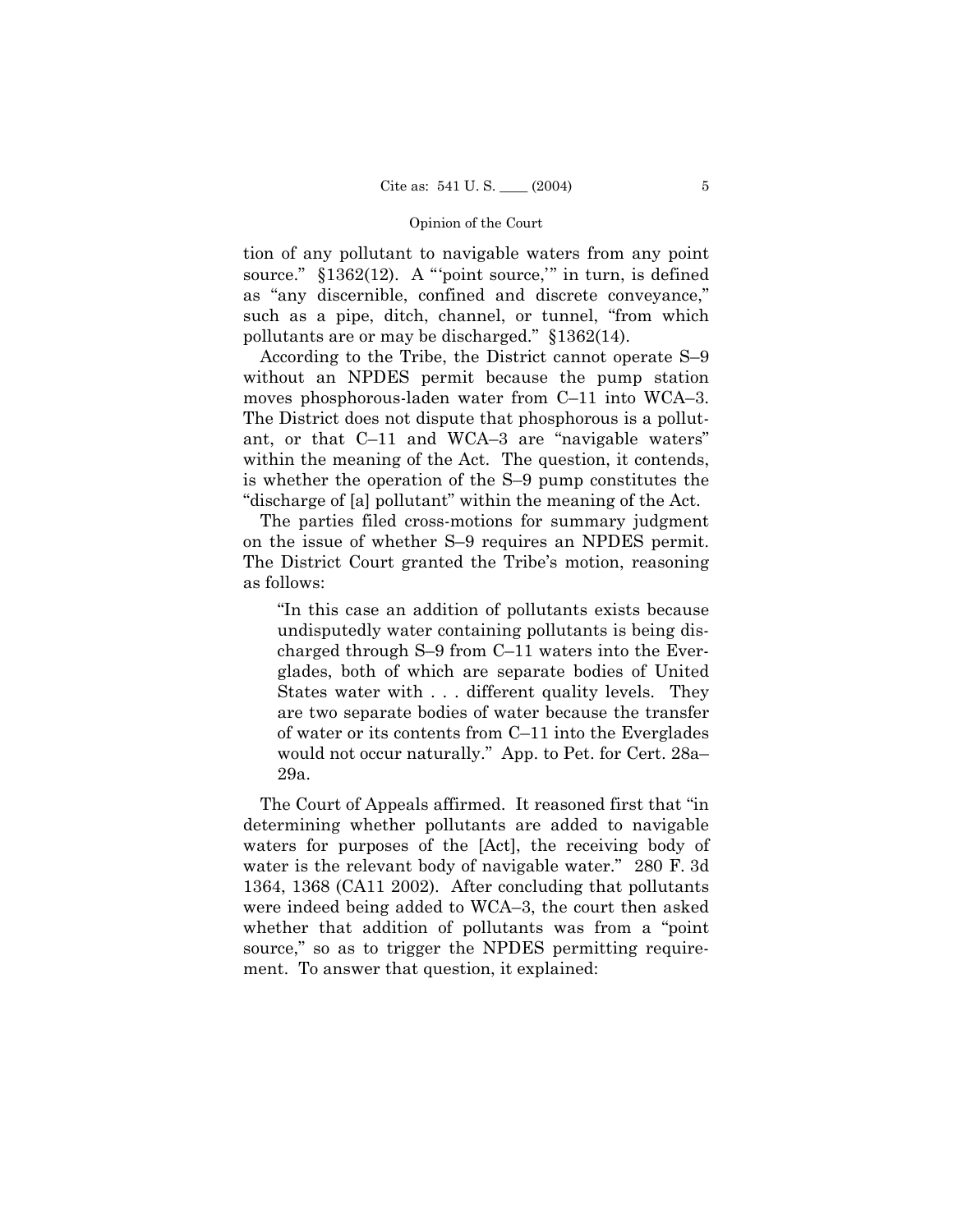ì[F]or an addition of pollutants to be from a point source, the relevant inquiry is whether—but for the point source—the pollutants would have been added to the receiving body of water. We, therefore, conclude that an addition from a point source occurs if a point source is the cause in fact of the release of pollutants into navigable waters.

ìWhen a point source changes the natural flow of a body of water which contains pollutants and causes that water to flow into another distinct body of navigable water into which it would not have otherwise flowed, that point source is the cause-in-fact of the discharge of pollutants." *Ibid.* (footnote omitted).

Because it believed that the water in the C-11 canal would not flow into WCA-3 without the operation of the S-9 pump station, the Court of Appeals concluded that S-9 was the cause-in-fact of the addition of pollutants to WCA–3. It accordingly affirmed the District Court's grant of summary judgment, and held that the S–9 pump station requires an NPDES permit. We granted certiorari. 539 U. S. 957 (2003).

# II

The District and the Federal Government, as *amicus*, advance three separate arguments, any of which would, if accepted, lead to the conclusion that the S–9 pump station does not require a point source discharge permit under the NPDES program. Two of these arguments involve the application of disputed contentions of law to agreed-upon facts, while the third involves the application of agreedupon law to disputed facts. For reasons explained below, we decline at this time to resolve all of the parties' legal disagreements, and instead remand for further proceedings regarding their factual dispute.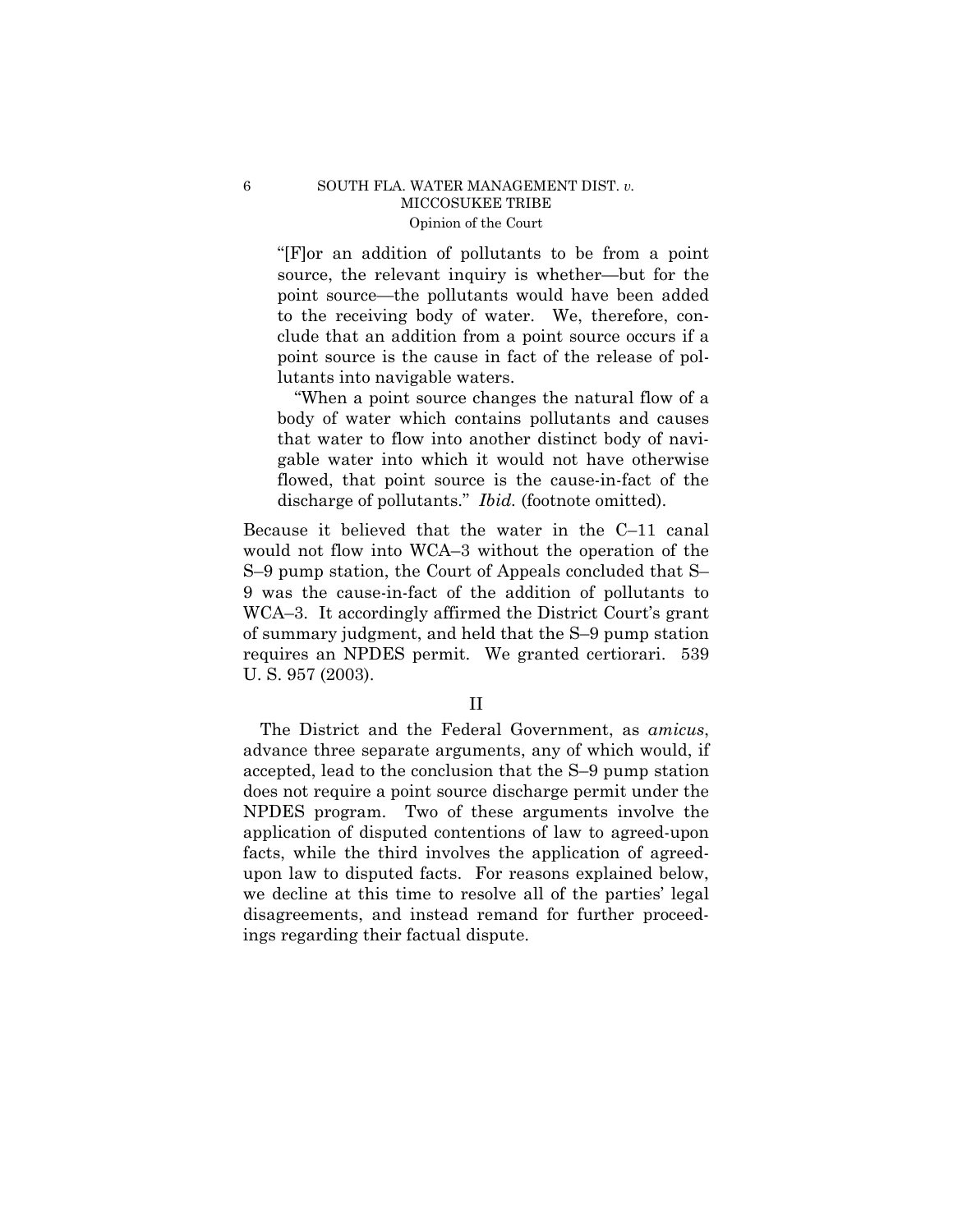### A

In its opening brief on the merits, the District argued that the NPDES program applies to a point source "only" when a pollutant originates from the point source," and not when pollutants originating elsewhere merely pass through the point source. Brief for Petitioner 20. This argument mirrors the question presented in the District's petition for certiorari: "Whether the pumping of water by a state water management agency that adds nothing to the water being pumped constitutes an 'addition' of a pollutant 'from' a point source triggering the need for a National Pollutant Discharge Elimination System permit under the Clean Water Act." Pet. for Cert. i. Although the Government rejects the District's legal position, Brief for United States as *Amicus Curiae* 21, it and the Tribe agree with the factual proposition that S–9 does not itself add any pollutants to the water it conveys into WCA–3.

This initial argument is untenable, and even the District appears to have abandoned it in its reply brief. Reply Brief for Petitioner 2. A point source is, by definition, a ìdiscernible, confined, and discrete *conveyance*.î ß1362(14) (emphasis added). That definition makes plain that a point source need not be the original source of the pollutant; it need only convey the pollutant to "navigable waters," which are, in turn, defined as "the waters of the United States." §1362(7). Tellingly, the examples of "point sources" listed by the Act include pipes, ditches, tunnels, and conduits, objects that do not themselves generate pollutants but merely transport them.  $§1362(14)$ . In addition, one of the Act's primary goals was to impose NPDES permitting requirements on municipal wastewater treatment plants. See, *e.g.*,  $$1311(b)(1)(B)$ (establishing a compliance schedule for publicly owned treatment works). But under the District's interpretation of the Act, the NPDES program would not cover such plants, because they treat and discharge pollutants added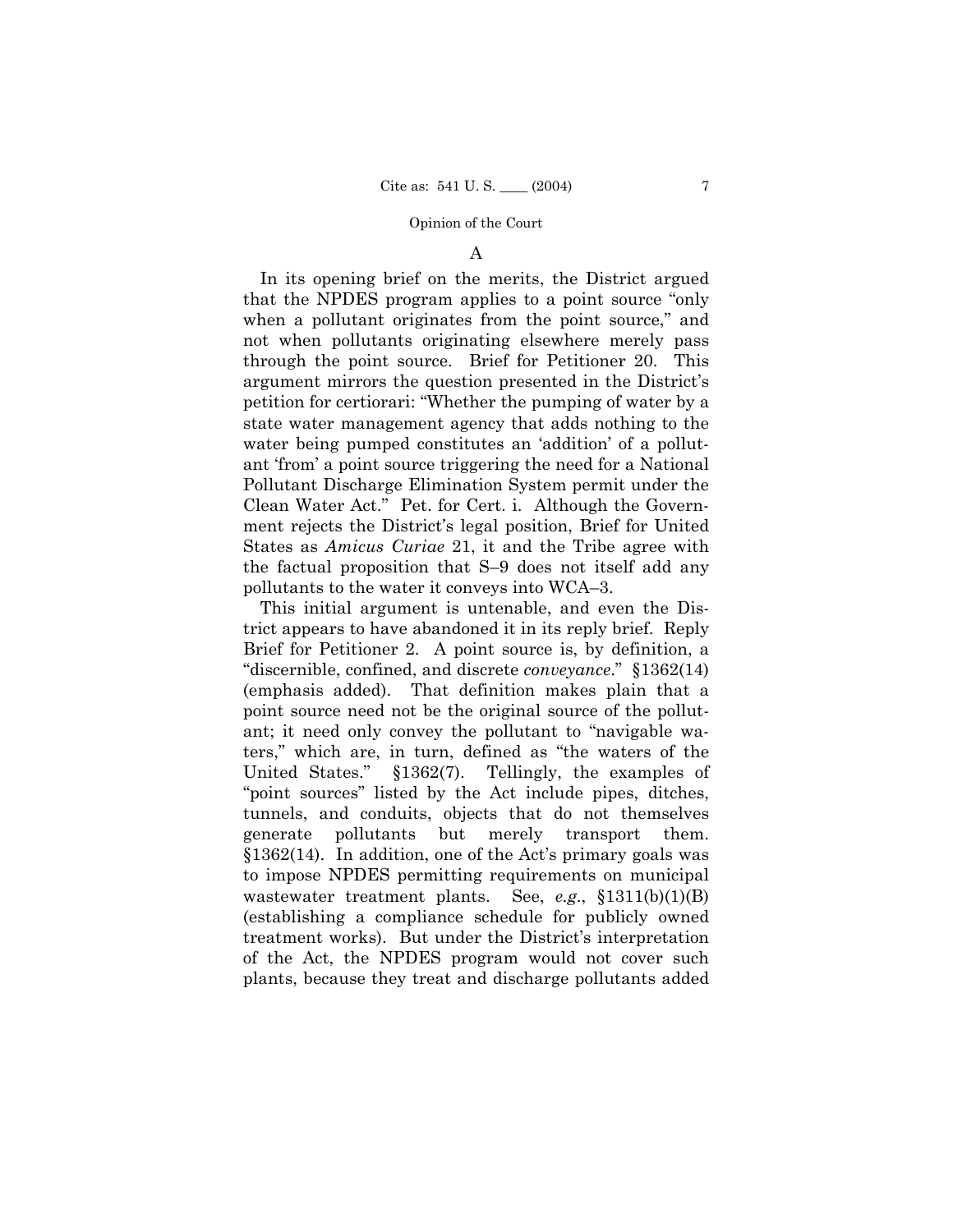to water by others. We therefore reject the District's proposed reading of the definition of "discharge of a pollutant" contained in §1362(12). That definition includes within its reach point sources that do not themselves generate pollutants.

B

Having answered the precise question on which we granted certiorari, we turn to a second argument, advanced primarily by the Government as *amicus curiae* in merits briefing and at oral argument. For purposes of determining whether there has been "any addition of any pollutant to navigable waters from any point source," *ibid.,* the Government contends that all the water bodies that fall within the Act's definition of "navigable waters" (that is, all "the waters of the United States, including the territorial seas,"  $$1362(7)$  should be viewed unitarily for purposes of NPDES permitting requirements. Because the Act requires NPDES permits only when there is an addition of a pollutant "to navigable waters," the Government's approach would lead to the conclusion that such permits are *not* required when water from one navigable water body is discharged, unaltered, into another navigable water body. That would be true even if one water body were polluted and the other pristine, and the two would not otherwise mix. See *Catskill Mountains Chapter of Trout Unlimited, Inc.* v. *New York*, 273 F. 3d 481, 492 (CA2 2001); *Dubois* v. *United States Dept. of Agriculture*, 102 F. 3d  $1273$  (CA1 1996). Under this "unitary waters" approach, the S-9 pump station would not need an NPDES permit.

1

The "unitary waters" argument focuses on the Act's definition of a pollutant discharge as "any addition of any pollutant to navigable waters from any point source. ß1362(12). The Government contends that the absence of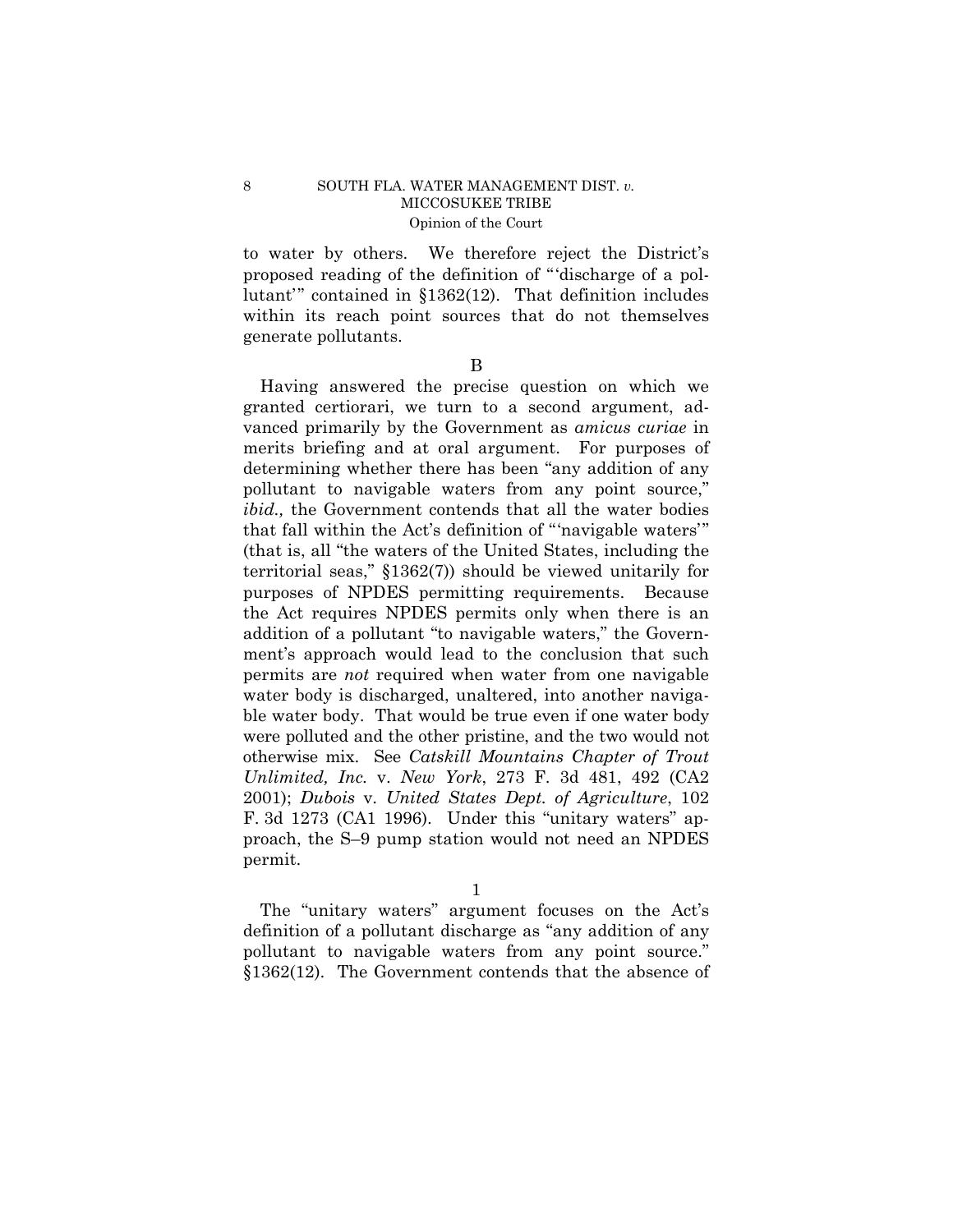the word "any" prior to the phrase "navigable waters" in ß1362(12) signals Congressí understanding that NPDES permits would not be required for pollution caused by the engineered transfer of one "navigable water" into another. It argues that Congress intended that such pollution instead would be addressed through local nonpoint source pollution programs. Section  $1314(f)(2(F))$ , which concerns nonpoint sources, directs the Environmental Protection Agency (EPA) to give States information on the evaluation and control of "pollution resulting from . . . changes in the movement, flow, or circulation of any navigable waters or ground waters, including changes caused by the construction of dams, levees, channels, causeways, or flow diversion facilities."

We note, however, that  $$1314(f)(2)(F)$  does not explicitly exempt nonpoint pollution sources from the NPDES program if they *also* fall within the "point source" definition. And several NPDES provisions might be read to suggest a view contrary to the unitary waters approach. For example, under the Act, a State may set individualized ambient water quality standards by taking into consideration "the designated uses of the navigable waters involved." 33 U.S.C.  $$1313(c)(2)(A)$ . Those water quality standards, in turn, directly affect local NPDES permits; if standard permit conditions fail to achieve the water quality goals for a given water body, the State must determine the total pollutant load that the water body can sustain and then allocate that load among the permit-holders who discharge to the water body. ß1313(d). This approach suggests that the Act protects individual water bodies as well as the "waters of the United States" as a whole.

The Government also suggests that we adopt the "unitary" waters" approach out of deference to a longstanding EPA view that the process of "transporting, impounding, and releasing navigable waters" cannot constitute an "addition" of pollutants to "the waters of the United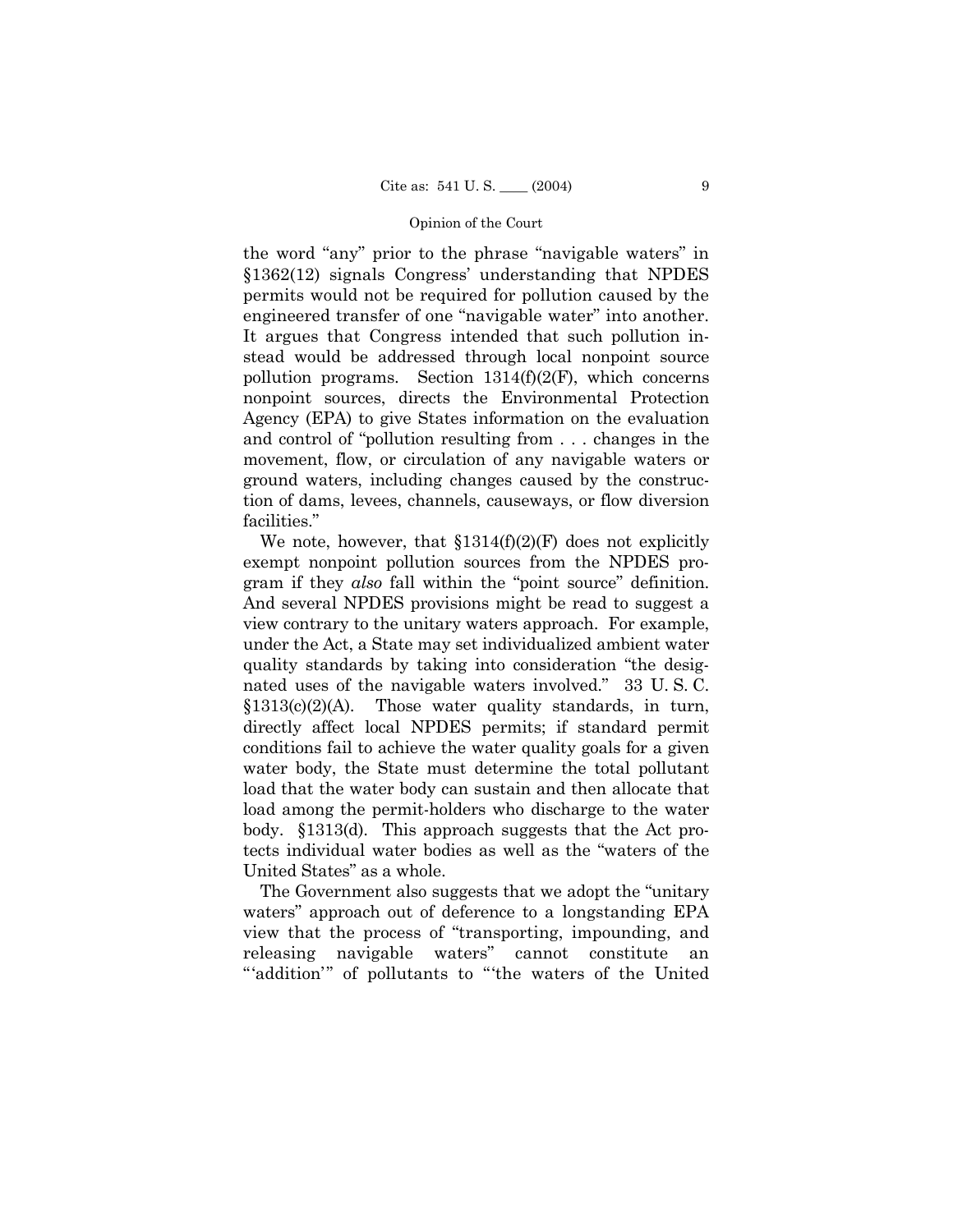States.<sup>77</sup> Brief for United States as *Amicus Curiae* 16. But the Government does not identify any administrative documents in which EPA has espoused that position. Indeed, an *amicus* brief filed by several former EPA officials argues that the agency once reached the opposite conclusion. See Brief for Former Administrator Carol M. Browner et al. as *Amici Curiae* 17 (citing *In re Riverside Irrigation Dist.*, 1975 WL 23864 (Off. Gen. Couns., June 27, 1975) (irrigation ditches that discharge to navigable waters require NPDES permits even if they themselves qualify as navigable waters)). The "unitary waters" approach could also conflict with current NPDES regulations. For example, 40 CFR ß122.45(g)(4) (2003) allows an industrial water user to obtain "intake credit" for pollutants present in water that it withdraws from navigable waters. When the permit holder discharges the water after use, it does not have to remove pollutants that were in the water before it was withdrawn. There is a caveat, however: EPA extends such credit "only if the discharger demonstrates that the intake water is drawn from the same body of water into which the discharge is made." The NPDES program thus appears to address the movement of pollutants among water bodies, at least at times.

Finally, the Government and numerous *amici* warn that affirming the Court of Appeals in this case would have significant practical consequences. If we read the Clean Water Act to require an NPDES permit for every engineered diversion of one navigable water into another, thousands of new permits might have to be issued, particularly by western States, whose water supply networks often rely on engineered transfers among various natural water bodies. See Brief for Colorado et al. as *Amici Curiae* 2–4. Many of those diversions might also require expensive treatment to meet water quality criteria. It may be that construing the NPDES program to cover such transfers would therefore raise the costs of water distribution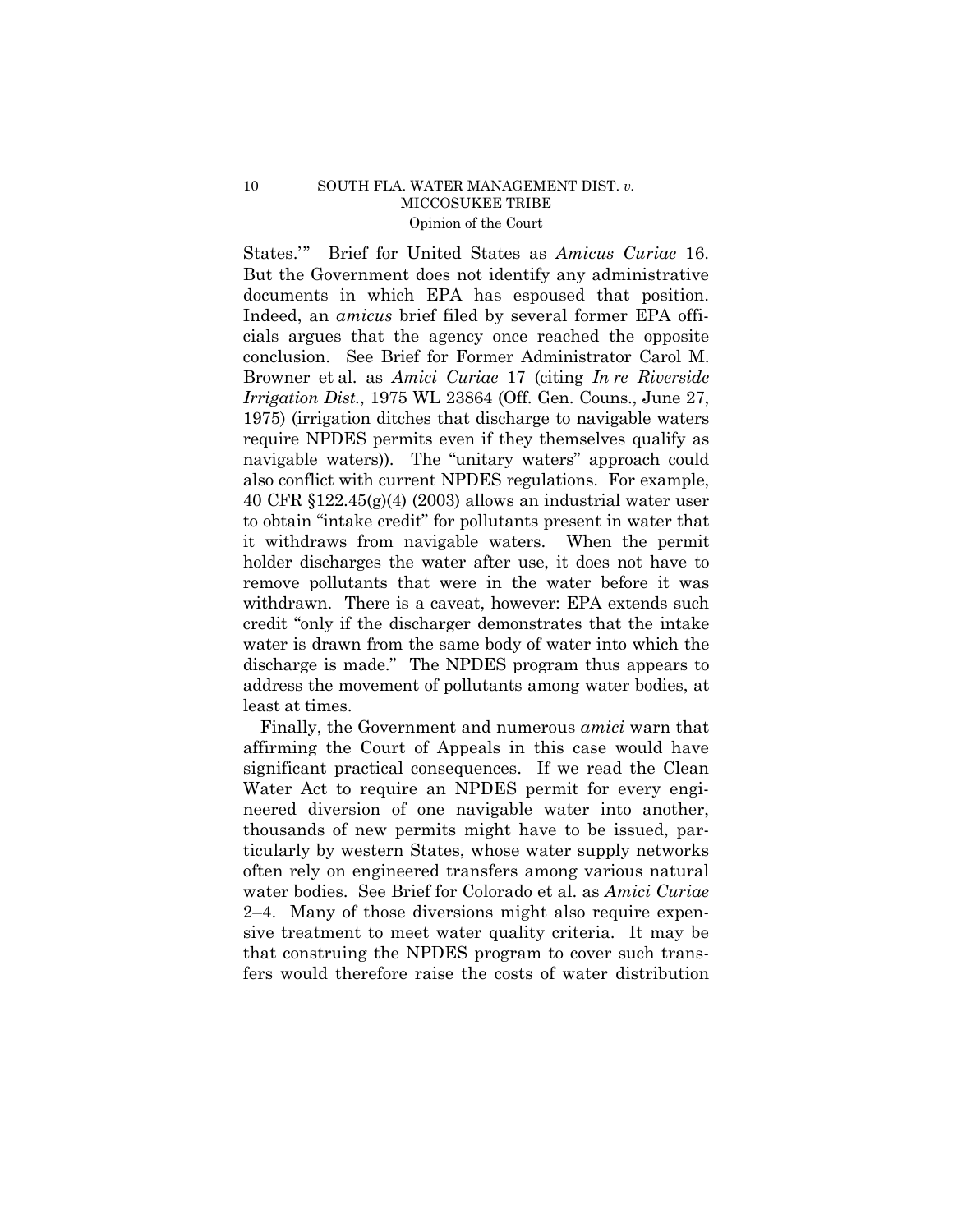prohibitively, and violate Congress' specific instruction that "the authority of each State to allocate quantities of water within its jurisdiction shall not be superseded, abrogated or otherwise impaired" by the Act.  $$1251(g)$ . On the other hand, it may be that such permitting authority is necessary to protect water quality, and that the States or EPA could control regulatory costs by issuing general permits to point sources associated with water distribution programs. See 40 CFR ßß122.28, 123.25 (2003).\* Indeed, that is the position of the one State that *has* interpreted the Act to cover interbasin water transfers. See Brief for Pennsylvania Department of Environmental Protection as *Amicus Curiae* 11–18.

2

Because WCA $-3$  and C $-11$  are both "navigable waters," adopting the "unitary waters" approach would lead to the conclusion that the District may operate S–9 without an NPDES permit. But despite its relevance here, neither the District nor the Government raised the unitary waters approach before the Court of Appeals or in their briefs respecting the petition for certiorari. (The District adopted the position as its own in its reply brief on the merits.) Indeed, we are not aware of any reported case that examines the unitary waters argument in precisely the form that the Government now presents it. As a result, we decline to resolve it here. Because we find it

<u>óóóóóóóóóóóóóó</u>

<sup>\*</sup>An applicant for an individual NPDES permit must provide information about, among other things, the point source itself, the nature of the pollutants to be discharged, and any water treatment system that will be used. General permits greatly reduce that administrative burden by authorizing discharges from a category of point sources within a specified geographic area. Once EPA or a state agency issues such a permit, covered entities, in some cases, need take no further action to achieve compliance with the NPDES besides adhering to the permit conditions. See 40 CFR §122.28(b)(2)(v) (2003).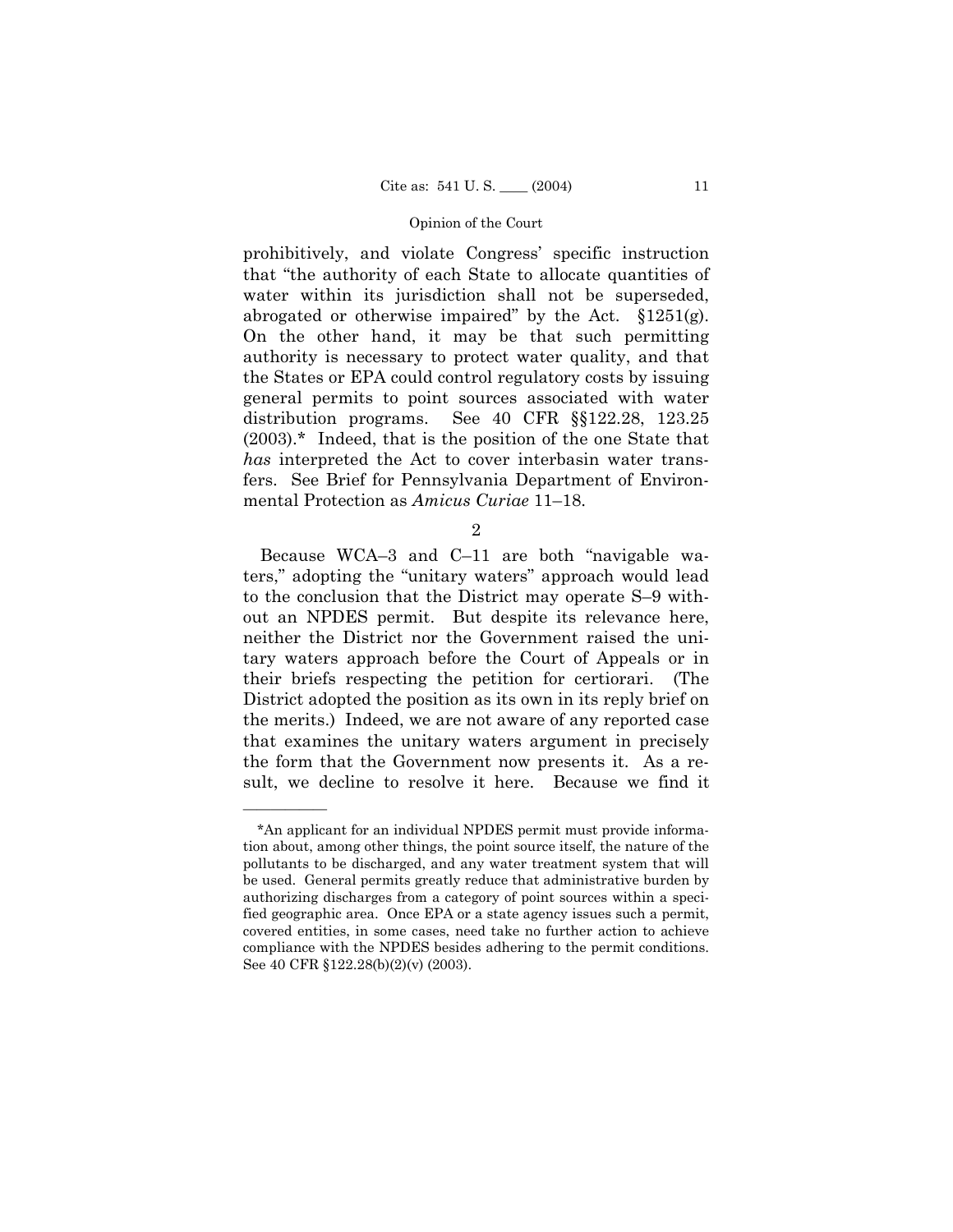necessary to vacate the judgment of the Court of Appeals with respect to a third argument presented by the District, the unitary waters argument will be open to the parties on remand.

 $\mathcal{C}$ 

In the courts below, as here, the District contended that the  $C-11$  canal and WCA $-3$  impoundment area are not distinct water bodies at all, but instead are two hydrologically indistinguishable parts of a single water body. The Government agrees with the District on this point, claiming that because the  $C-11$  canal and WCA $-3$  "share a unique, intimately related, hydrological association," they ìcan appropriately be viewed, for purposes of Section 402 of the Clean Water Act, as parts of a single body of water. Brief for United States in Opposition 13. The Tribe does not dispute that if  $C-11$  and WCA $-3$  are simply two parts of the same water body, pumping water from one into the other cannot constitute an "addition" of pollutants. As the Second Circuit put it in *Trout Unlimited*, "[i]f one takes a ladle of soup from a pot, lifts it above the pot, and pours it back into the pot, one has not 'added' soup or anything else to the pot.î 273 F. 3d, at 492. What the Tribe disputes is the accuracy of the District's factual premise; according to the Tribe,  $C-11$  and WCA $-3$  are two pots of soup, not one.

The record does contain information supporting the District's view of the facts. Although  $C-11$  and WCA $-3$ are divided from one another by the  $L-33$  and  $L-37$  levees, that line appears to be an uncertain one. Because Everglades soil is extremely porous, water flows easily between ground and surface waters, so much so that "[g]round and surface waters are essentially the same thing." App. 111, 117.  $C-11$  and WCA-3, of course, share a common underlying aquifer. Tr. of Oral Arg.  $42$ . Moreover, the L-33 and  $L$ -37 levees continually leak, allowing water to escape from WCA-3. This means not only that any boundary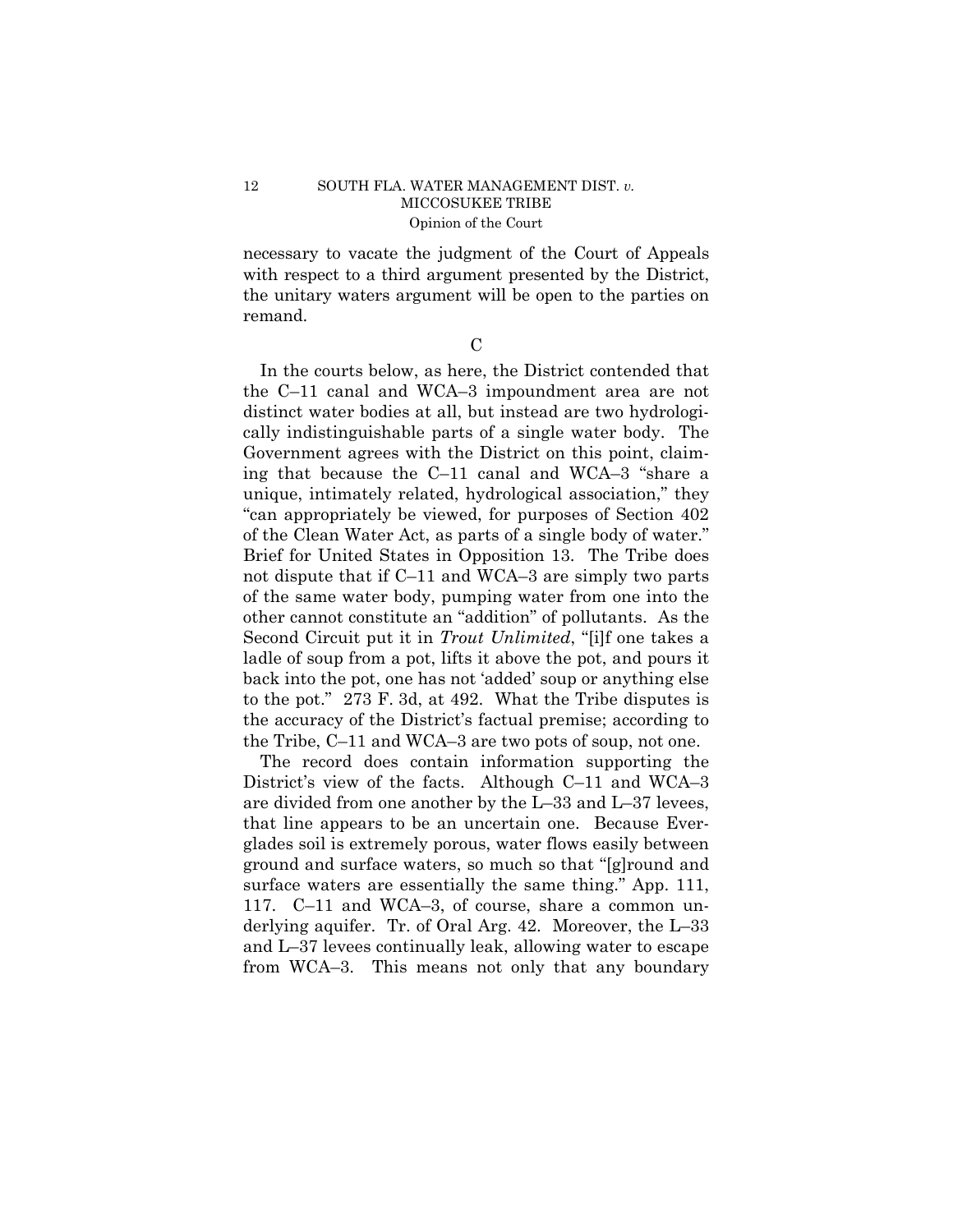between  $C-11$  and WCA $-3$  is indistinct, but also that there is some significant mingling of the two waters; the record reveals that even without use of the S-9 pump station, water travels as both seepage and groundwater flow between the water conservation area and the  $C-11$ basin. App. 172, see also *id.,* at 37 (describing flow between  $C-11$  and WCA $-3$  as "cyclical").

The parties also disagree about how the relationship between  $S-9$  and WCA $-3$  should be assessed. At oral argument, counsel for the Tribe focused on the differing ìbiological or ecosystem characteristicsî of the respective waters, Tr. of Oral Arg. 43; see also Brief for Respondent Miccosukee Tribe of Indians of Florida  $6-7$ ; Brief for Respondent Friends of the Everglades  $18-22$ , while counsel for the District emphasizes the close hydrological connections between the two. See, *e.g.*, Brief for Petitioner 47. Despite these disputes, the District Court granted summary judgment to the Tribe. It applied a test that neither party defends; it determined that  $C-11$  and WCA $-3$  are distinct "because the transfer of water or its contents from  $C-11$  into the Everglades would not occur naturally." App. to Pet. for Cert. 28a. The Court of Appeals for the Eleventh Circuit endorsed this test. 280 F. 3d, at 1368.

We do not decide here whether the District Court's test is adequate for determining whether  $C-11$  and WCA $-3$  are distinct. Instead, we hold only that the District Court applied its test prematurely. Summary judgment is appropriate only where there is no genuine issue of material fact. See *Celotex Corp.* v. *Catrett,* 477 U. S. 317 (1986). The record before us leads us to believe that some factual issues remain unresolved. The District Court certainly was correct to characterize the flow through the S–9 pump station as a non-natural one, propelled as it is by diesel-fired motors against the pull of gravity. And it also appears true that if  $S-9$  were shut down, the water in the  $C-11$ canal might for a brief time flow *east*, rather than west, as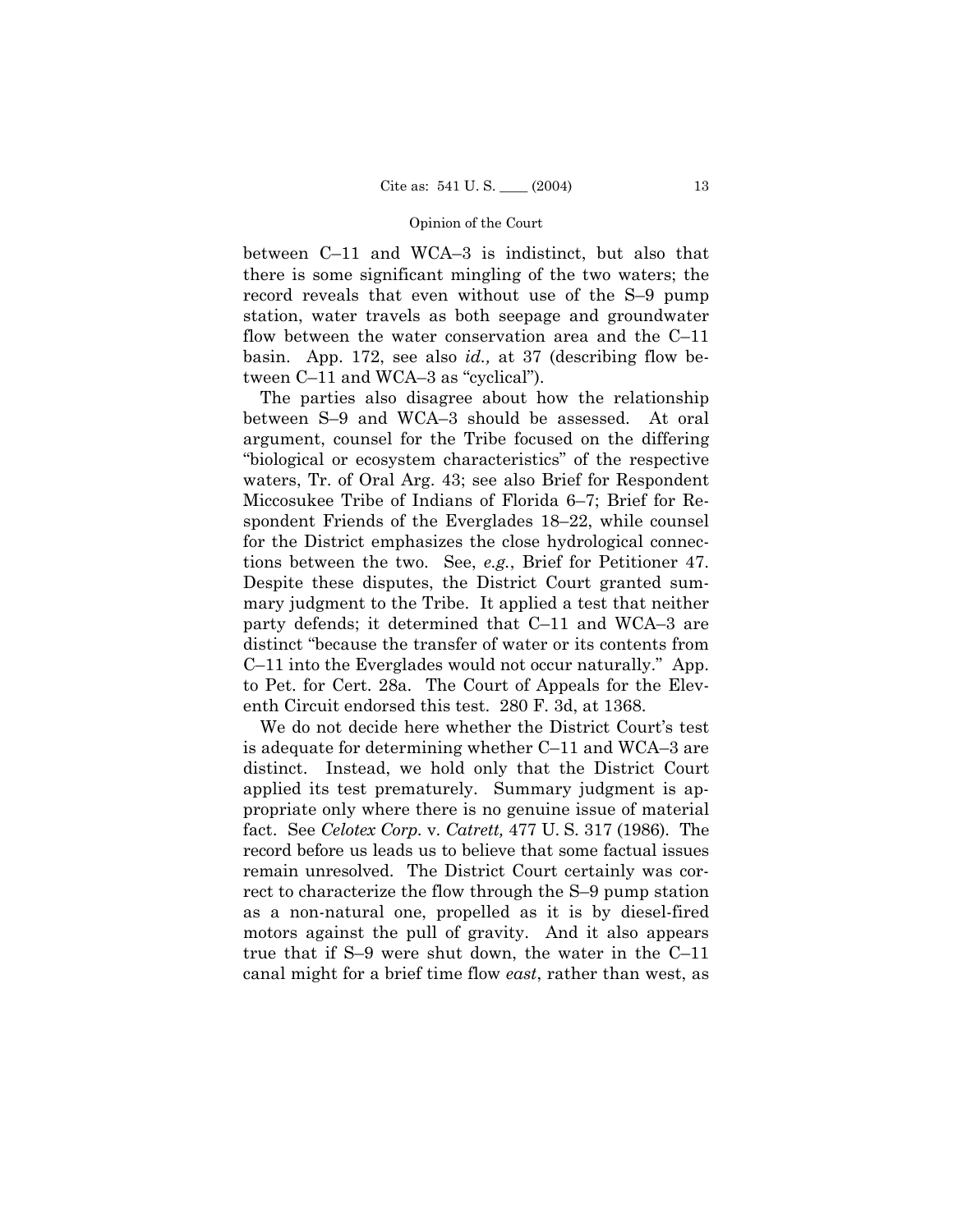it now does. But the effects of shutting down the pump might extend beyond that. The limited record before us suggests that if  $S-9$  were shut down, the area drained by  $C-11$  would flood quite quickly. See 280 F. 3d, at 1366 ("Without the operation of the  $S-9$  pump station, the populated western portion of Broward County would flood within days"). That flooding might mean that  $C-11$  would no longer be a "distinct body of navigable water," *id.*, at 1368, but part of a larger water body extending over WCA $-3$  and the C $-11$  basin. It also might call into question the Eleventh Circuit's conclusion that S-9 is the cause in fact of phosphorous addition to WCA–3. Nothing in the record suggests that the District Court considered these issues when it granted summary judgment. Indeed, in ordering later emergency relief from its own injunction against the operation of the S-9 pump station, the court admitted that it had not previously understood that shutting down S–9 would "literally ope<sup>[n]</sup> the flood gates." *Id.*, at 1371.

We find that further development of the record is necessary to resolve the dispute over the validity of the distinction between  $C-11$  and WCA $-3$ . After reviewing the full record, it is possible that the District Court will conclude that  $C-11$  and WCA $-3$  are not meaningfully distinct water bodies. If it does so, then the S-9 pump station will not need an NPDES permit. In addition, the Government's broader "unitary waters" argument is open to the District on remand. Accordingly, the judgment of the United States Court of Appeals for the Eleventh Circuit is vacated, and the case is remanded for further proceedings consistent with this opinion.

*It is so ordered.*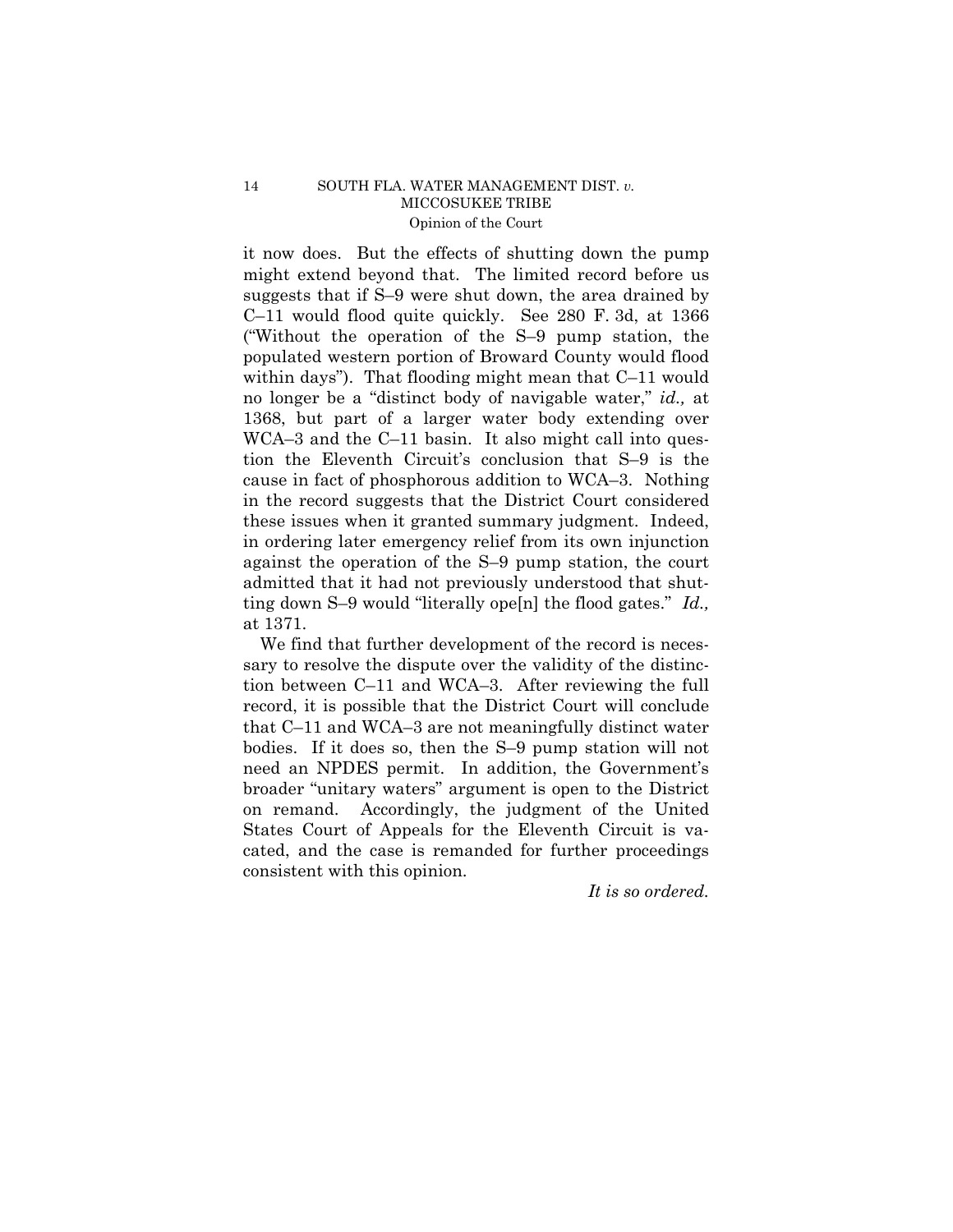Opinion of SCALIA, J.

### **SUPREME COURT OF THE UNITED STATES**  $\mathcal{L}=\mathcal{L}^{\mathcal{L}}$

### No. 02-626  $\frac{1}{2}$  ,  $\frac{1}{2}$  ,  $\frac{1}{2}$  ,  $\frac{1}{2}$  ,  $\frac{1}{2}$  ,  $\frac{1}{2}$

# SOUTH FLORIDA WATER MANAGEMENT DISTRICT, PETITIONER *v.* MICCOSUKEE TRIBE OF INDIANS ET AL.

## ON WRIT OF CERTIORARI TO THE UNITED STATES COURT OF APPEALS FOR THE ELEVENTH CIRCUIT

### [March 23, 2004]

JUSTICE SCALIA, concurring in part and dissenting in part.

I join Parts I and II–A of the Court's opinion, which hold that a point source is not exempt from the NPDES permit requirement merely because it does not itself add pollutants to the water it pumps. I dissent, however, from its decision to vacate the judgment below on another ground, Part II–C, *ante*, and to invite consideration of yet another legal theory, Part II–B, *ante*. Neither of those actions is taken in response to the question presented. I would affirm the Court of Appeals' disposition of the question presented without reaching other issues.

Parts II–B and II–C are problematic for other reasons as well. In Part II–B, the Court declines to resolve the Government's unitary-waters argument on the ground that it was not raised or decided below. See *ante*, at 11. In my judgment, a fair reading of the opinion and briefs does not support that contention. See, *e.g.*, 280 F. 3d 1364, 1368, n. 5 (CA11 2002) ("We reject the Water District's argument that no addition of pollutants can occur unless pollutants are added from the outside world *insofar as the Water District contends the outside world cannot include another body of navigable waters*î (emphasis added)); Brief for Appellant in No. 00–15703–CC (CA11), p. 10 ("The S–9